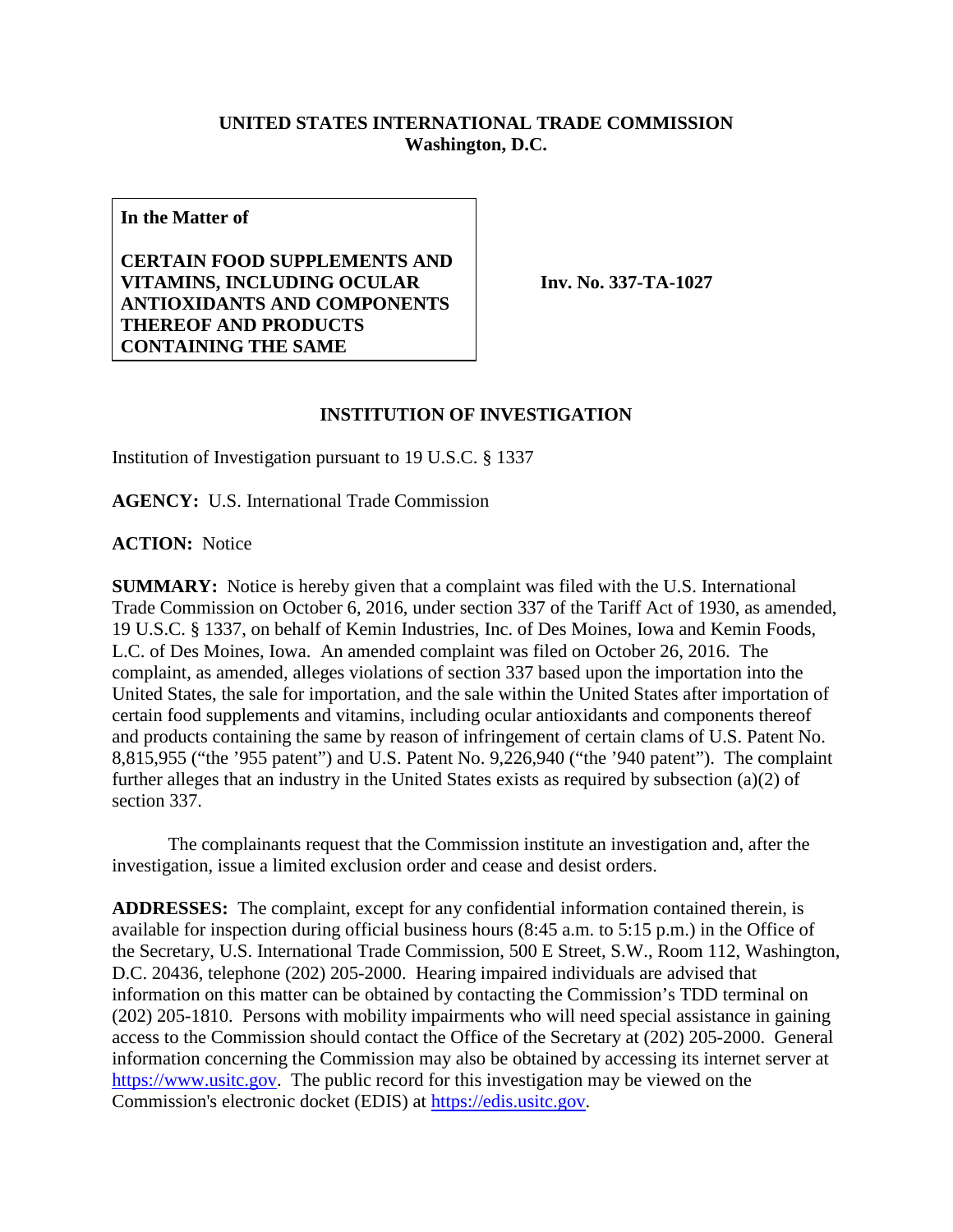**FOR FURTHER INFORMATION CONTACT:** The Office of the Secretary, U.S. International Trade Commission, telephone (202) 205-2000.

**AUTHORITY:** The authority for institution of this investigation is contained in section 337 of the Tariff Act of 1930, as amended, and in section 210.10 of the Commission's Rules of Practice and Procedure, 19 C.F.R. § 210.10 (2016).

**SCOPE OF INVESTIGATION:** Having considered the amended complaint, the U.S. International Trade Commission, on November 2, 2016, **ORDERED THAT** –

(1) Pursuant to subsection (b) of section 337 of the Tariff Act of 1930, as amended, an investigation be instituted to determine whether there is a violation of subsection (a)(1)(B) of section 337 in the importation into the United States, the sale for importation, or the sale within the United States after importation of certain food supplements and vitamins, including ocular antioxidants and components thereof and products containing the same by reason of infringement of one or more of claims 1-13 of the '955 patent and claims 1-13 of the '940 patent, and whether an industry in the United States exists as required by subsection (a)(2) of section 337;

(2) For the purpose of the investigation so instituted, the following are hereby named as parties upon which this notice of investigation shall be served:

(a) The complainants are:

Kemin Industries, Inc. 2100 Maury Street Des Moines, IA 50317

Kemin Foods, L.C. 2100 Maury Street Des Moines, IA 50317

(b) The respondents are the following entities alleged to be in violation of section 337, and are the parties upon which the complaint is to be served:

> OmniActive Health Technologies Phoenix House, T-8, A Wing 462 Senapati Bapat Marg, Lower Perel Mumbai – 400 013 India

> OmniActive Health Technologies, Inc. 67 East Park Place, Suite 500 Morristown, NJ 07960